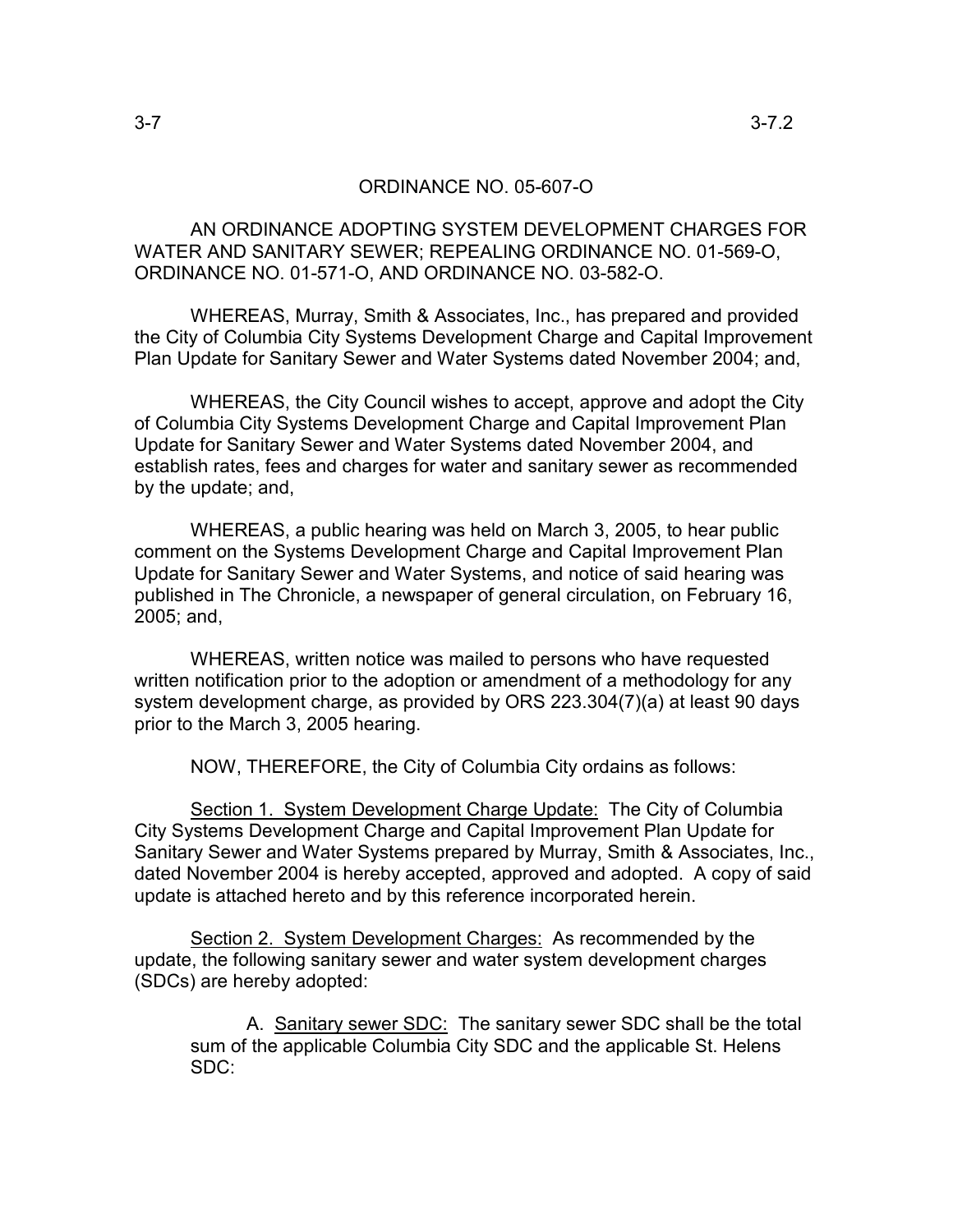## Columbia City Sanitary Sewer SDC:

| <b>Water Meter</b><br>Size (inches) | Meter Size<br>Impact Factor | Reimbursement<br>Fee | Improvement<br>Fee | Total<br>Columbia<br>City SDC |
|-------------------------------------|-----------------------------|----------------------|--------------------|-------------------------------|
| $3/4$ (base)                        | 1.00                        | \$1,150.00           | 473.00<br>\$       | \$1,623.00                    |
|                                     | 1.33                        | 1,531.00             | 629.00             | 2,160.00                      |
| $1 - 1/2$                           | 2.00                        | 2,302.00             | 946.00             | 3,248.00                      |
| $\overline{2}$                      | 2.67                        | 3,072.00             | 1,263.00           | 4,335.00                      |
| 3                                   | 4.00                        | 4,603.00             | 1,892.00           | 6,495.00                      |
| 4                                   | 5.33                        | 6,134.00             | 2,522.00           | 8,656.00                      |
| 6                                   | 8.00                        | 9,206.00             | 3,785.00           | 12,991.00                     |

## St. Helens Sanitary Sewer SDC:

| <b>Water Meter</b><br>Size (inches) | <b>Flow Factor</b><br>Equivalence | Reimbursement<br>Fee | Improvement<br>Fee | Administration | Total<br>St. Helens<br>SDC. |
|-------------------------------------|-----------------------------------|----------------------|--------------------|----------------|-----------------------------|
| $3/4$ (base)                        | 1.00                              | \$1.023.00           | \$2,898.00         | \$196.00       | \$4.117.00                  |
|                                     | 1.67                              | 1.705.00             | 4.831.00           | 327.00         | 6.862.00                    |
| $1 - 1/2$                           | 3.33                              | 3,409.00             | 9.662.00           | 654.00         | 13,724.00                   |
| 2                                   | 5.33                              | 5.455.00             | 15.459.00          | 1,046.00       | 21,959.00                   |
| 3                                   | 10.00                             | 10.228.00            | 28.985.00          | 1.961.00       | 41.173.00                   |
| 4                                   | 16.67                             | 17.046.00            | 48,308.00          | 3,268.00       | 68,622.00                   |
| 6                                   | 33.33                             | 34,093.00            | 96.616.00          | 6,535.00       | 137.244.00                  |
| 8                                   | 53.33                             | 54.548.00            | 154.585.00         | 10.457.00      | 219.590.00                  |

[As amended by Ord. No. 17-701-O 09/11/17.]

## B. Water SDC: The water SDC shall be as follows:

| <b>Water Meter</b><br>Size (inches) | <b>Meter Capacity</b><br>Impact Factor | Reimbursement<br>Fee | Improvement<br>Fee | Total<br><b>SDC</b> |
|-------------------------------------|----------------------------------------|----------------------|--------------------|---------------------|
|                                     |                                        |                      |                    |                     |
| $3/4$ (base)                        | 1.00                                   | 2,348.00<br>SS.      | \$1,944.00         | 4,292.00<br>\$      |
|                                     | 1.67                                   | 3,922.00             | 3,245.00           | 7,167.00            |
| $1 - 1/2$                           | 3.33                                   | 7,822.00             | 6,471.00           | 14,293.00           |
| 2                                   | 5.33                                   | 12,520.00            | 10,357.00          | 22,877.00           |
| 3                                   | 10.00                                  | 23,486.00            | 19,433.00          | 42,919.00           |
| $\overline{4}$                      | 16.66                                  | 39,129.00            | 32,376.00          | 71,505.00           |
| 6                                   | 33.33                                  | 78,282.00            | 64,771.00          | 143,053.00          |

[Amended by Ordinance No. 08-644-O 01/04/08.]

Section 3: Fire Suppression: The SDC will be calculated on the code required meter size to accommodate actual fixture count, excluding fire suppression requirements.